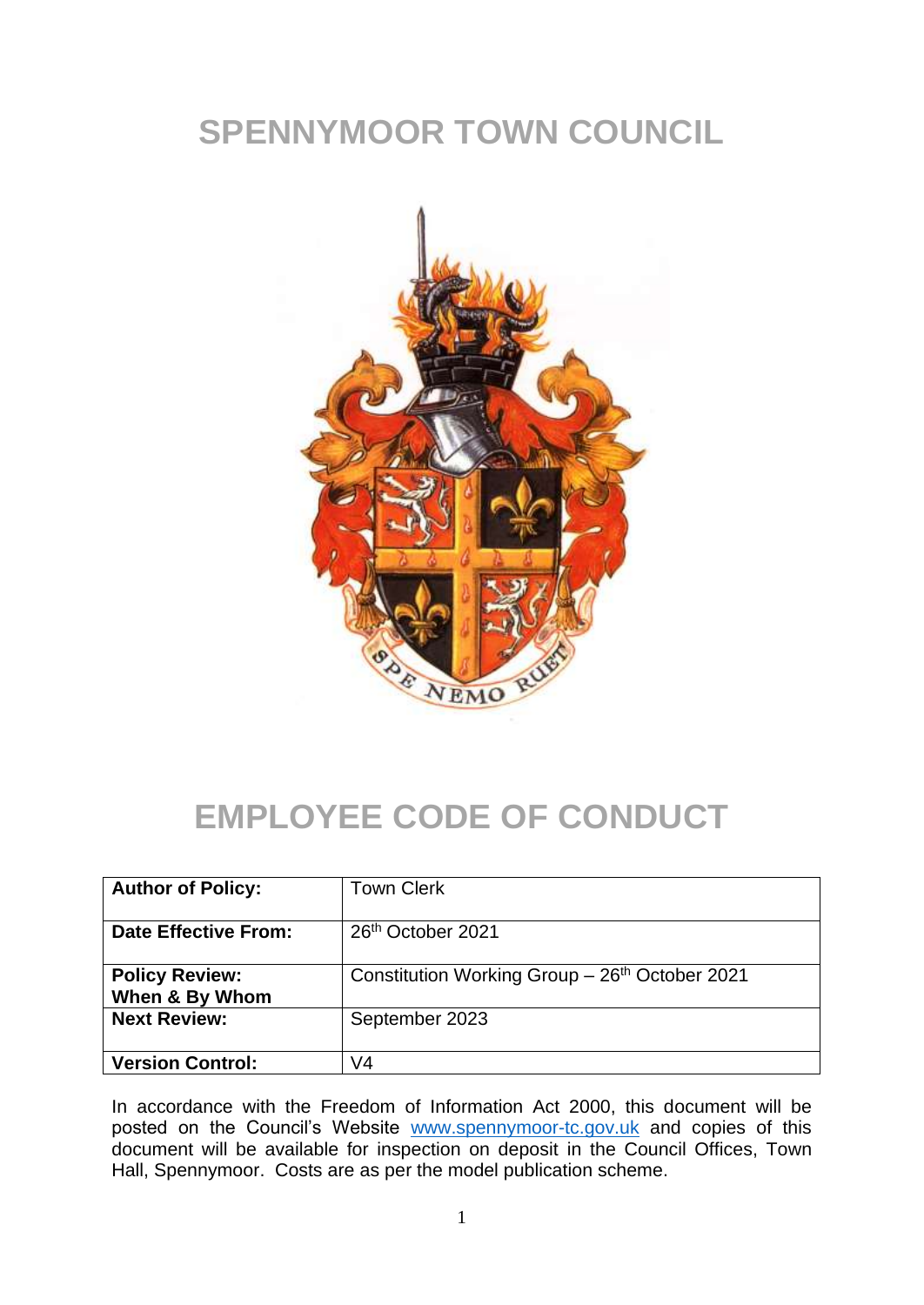## **Employee Code of Conduct**

#### **1. Introduction**

1.1 The public is entitled to expect the highest standards of conduct from all employees of the Council.

### **2. Status of the Code**

- 2.1 The code sets out the *minimum* standards that employees should observe and will form part of their Contract of Employment. Its aim is to lay down guidelines for employees which will help maintain and improve standards, and also protect them from misunderstandings or from criticism**.** *Any breaches of this code may lead to disciplinary action being taken.*
- 2.2 In addition to this code all employees must abide by the terms of the Council's Standing Orders and Financial Regulations

#### **3. Seven Principles of Public Life**

- 3.1 The Nolan Report on Standards in Public Life defined good conduct for employees of public bodies as that of acting:
	- *Fairly*
	- *In good faith*
	- *In a disinterested way; and,*
	- *So as to meet the specified objectives of the body to which he/she has been appointed*
- 3.2 There are a number of principles, of which seven stand out, and which have been taken from the Nolan Report. These principles underpin this Code of Conduct.

#### 3.2.1 **Selflessness**

Holders of public office should take decisions solely in terms of the public's interest. They should not do so in order to gain any benefits financial or otherwise for themselves, their family or their friends.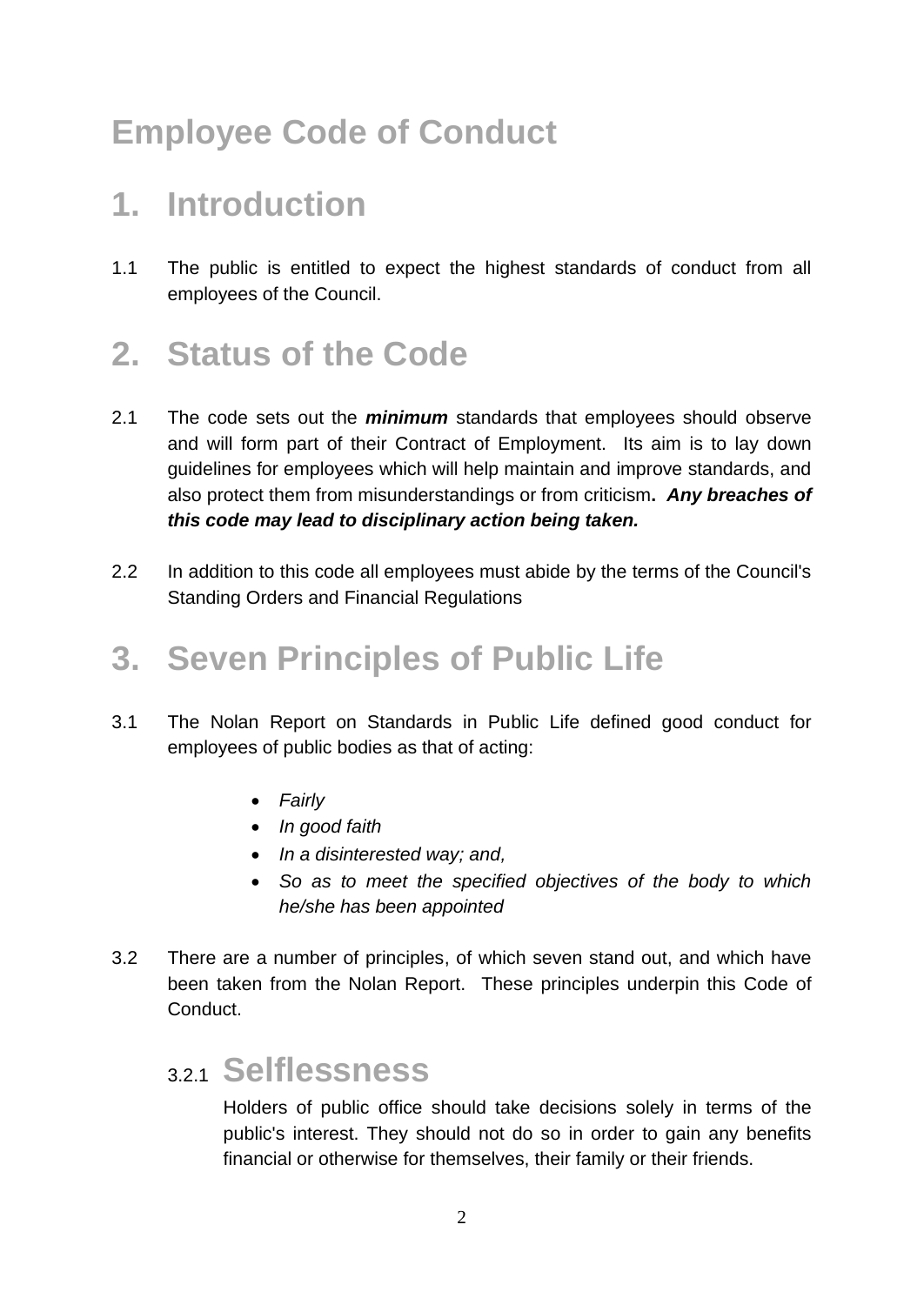#### 3.2.2 **Integrity**

Holders of public office should not place themselves under any financial or other obligation to outside individuals or organisations which might influence them in the performance of their official duties.

#### 3.2.3 **Objectivity**

In carrying out public business including making public appointments, awarding contracts or recommending individuals for rewards and benefits, holders of public office should make choices purely on merit.

#### 3.2.4 **Accountability**

Holders of public office are accountable for their decisions and actions to the public and must submit themselves to whatever scrutiny is appropriate to their office.

#### 3.2.5 **Openness**

Holders of public office should be as open as possible about all decisions and actions that they take. They should give the reasons for their decisions and restrict information only when the wider public interest clearly demands.

#### 3.2.6 **Honesty**

Holders of public office have a duty to declare any private interests relating to their public duties and to take steps to resolve any conflicts arising in a way that protects the public's interest.

#### **4. Service Standards**

- 4.1 Employees must give the highest possible standard of service to the public and, where it is part of their duties, provide appropriate advice to elected Members and fellow employees with impartiality.
- 4.2 Employees must always remember their responsibilities to the community they serve and ensure courteous, efficient and impartial delivery of services to all groups and people within that community according to the Council's policies.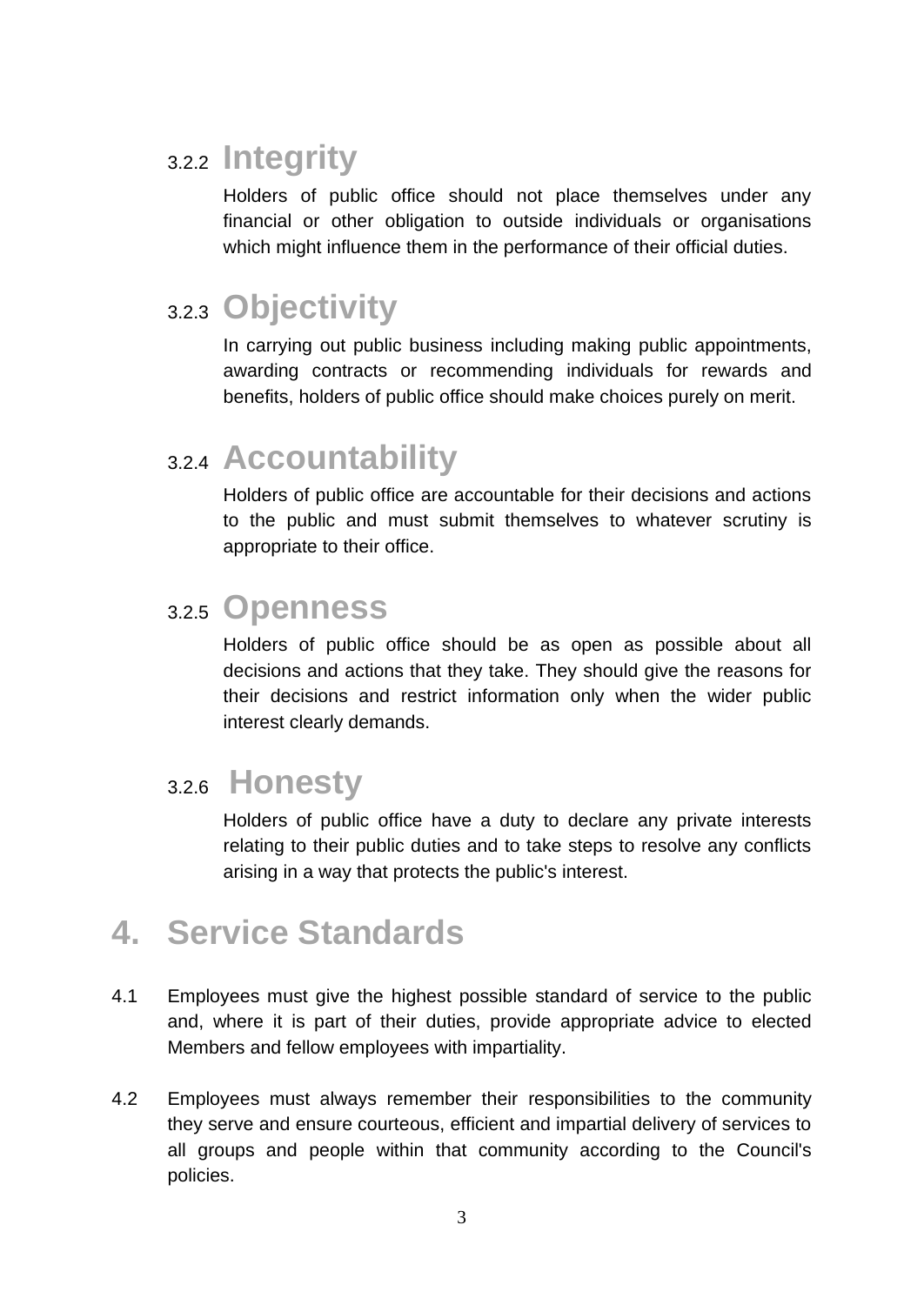### **5. Political Neutrality**

- 5.1 Employees must serve all elected Members. In addition, they must ensure that the individual rights of all elected Members are respected.
- 5.2 Subject to rules laid down from time to time employees may be required to advise political groups. They must do so in ways consistent with the employee's political neutrality.
- 5.3 Whether or not employees are politically restricted by the law, they must follow the lawfully expressed policies of the Council and must not allow their own personal or political opinions to interfere improperly with their work.
- **6. Personal Interests** *Memberships of Pressure Groups or/and Secret Societies*
- 6.1 Employees shall disclose in writing to the Town Clerk any personal interest that may conflict with the Council's interests, for example, involvement with an organisation or pressure group which may seek to influence Council policy.
- 6.2 Employees shall also declare in writing, to the Town Clerk any membership of secret societies. This includes any lodge, chapter, society, trust or regular gathering or meeting (other than a professional association), which:
	- 6.2.1 is not open to members of the public who are not members of that lodge, chapter, society or trust; or,
	- 6.2.2 includes in the grant of membership an obligation on the part of the member a requirement to make a commitment (whether by oath or otherwise) of allegiance to the lodge, chapter, society, gathering or meeting; or,
	- 6.2.3 includes, whether initially or subsequently, a commitment (whether by oath or otherwise) of secrecy about the rules, membership or conduct of the lodge, chapter, society, trust, gathering or meeting.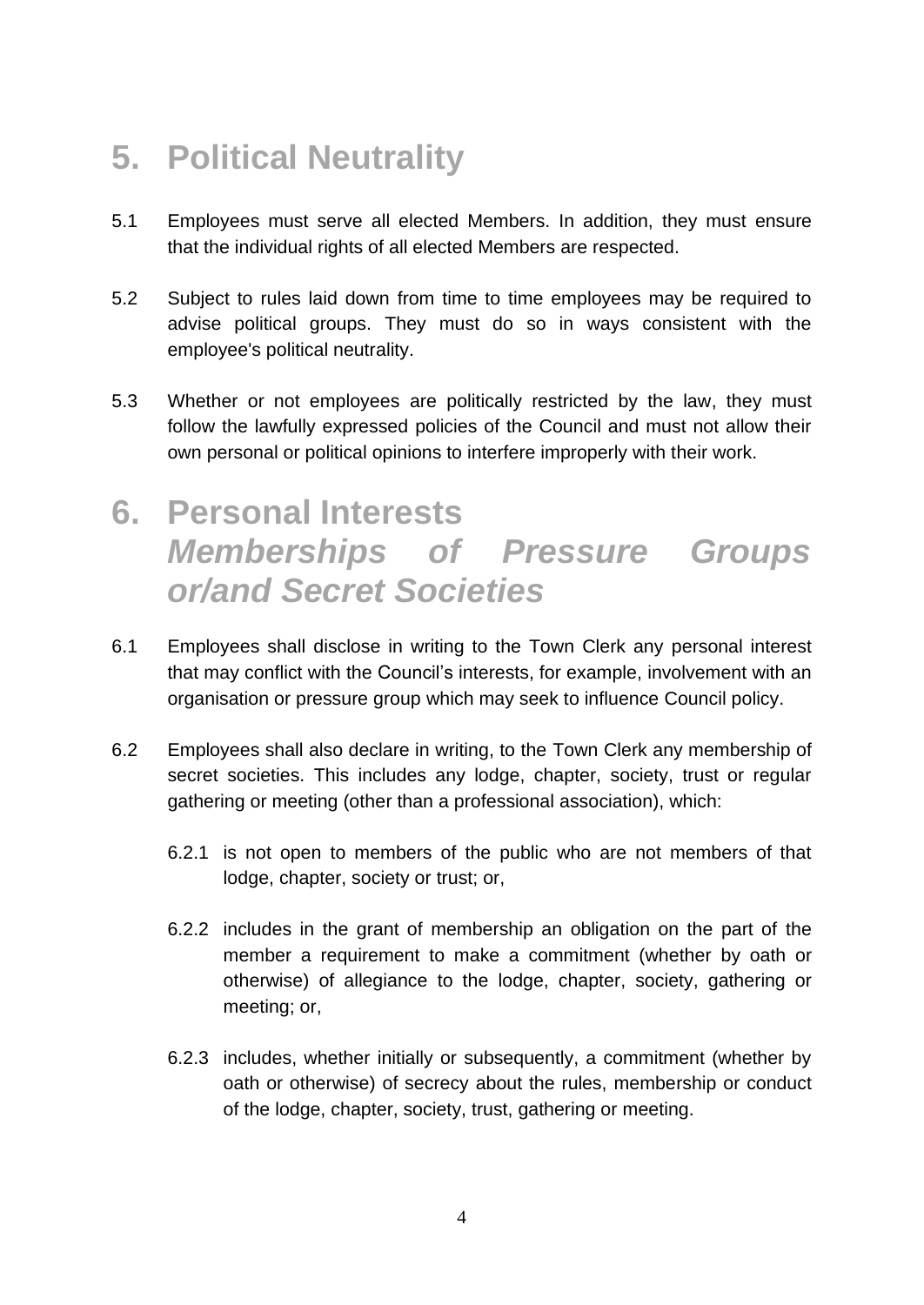- 6.3. Any declaration in relation to 6.1 or 6.2 shall be kept in the Register of Officer's Interests in the Town Clerk's Office and on the employee's personal file.
	- 6.3.1 In the event of the Town Clerk having such an interest as described herein, the Town Clerk shall declare that interest in writing to the Lead Member for Council Policy and Infrastructure and the Town Mayor and such an interest will be recorded in the Register of Officer Interests and on the Town Clerk's personal file.
- 6.4 Employees must as soon as possible, make known in writing to the Town Clerk, all relationships of a business or private nature which they have with contractors or potential contractors. Orders and contracts must be awarded on merit by fair competition against other tenders and no special favours must be shown to potential contractors (particularly those run by, for example, friends, personal or business associates, spouses or relatives) in the tendering process. No part of the community can be improperly or illegally discriminated for or against.
- 6.5 Employees who, in the course of their job, engage, supervise contractors, or have any other official relationship with contractors must declare as soon as possible, that relationship in writing to the Town Clerk. Any employees who have, or in the past had, a relationship in a private or domestic capacity with contractors (or their senior staff), must also declare as soon as possible, that relationship in writing to the Town Clerk.
- 6.6 Any declaration in relation to 6.4 or 6.5 shall be kept in the Register of Interests in the Town Clerk's Office and on the employee's personal file.
	- 6.6.1 In the event of the Town Clerk having such an interest as described herein, the Town Clerk shall declare that interest in writing to the Lead Member for Council Policy and Infrastructure and the Town Mayor and such an interest will be recorded in the Register of Officer Interests and on the Town Clerk's personal file.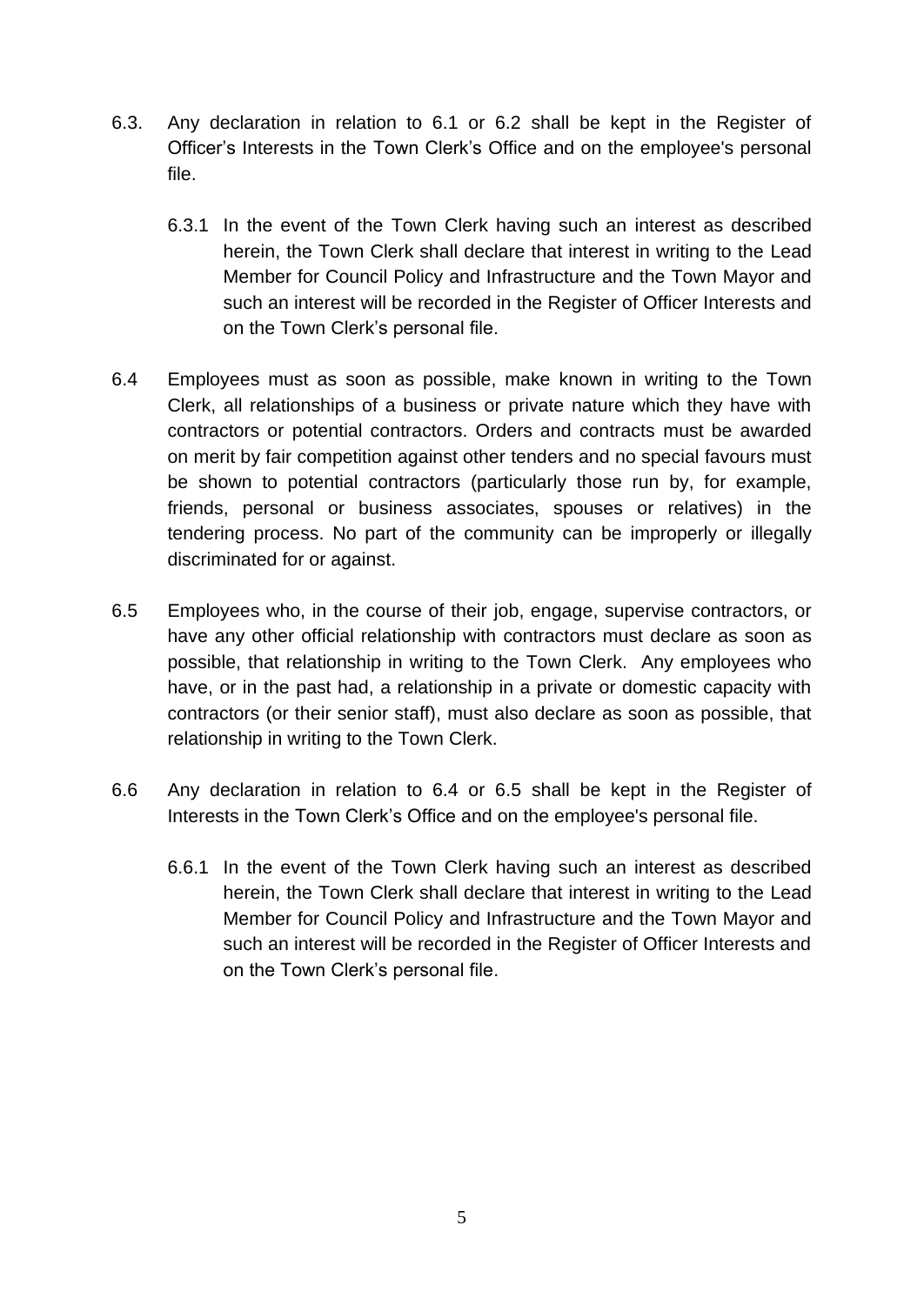#### *7. Council Services and Regulatory Functions*

- 7.1 The same principles apply to employees who may have conflicts of interest in relation to services the Council provides or where the Council has a regulatory function. Employees must, as soon as possible, make known in writing to the Town Clerk, all relationships of a business or private nature which they have with businesses, organisations or individuals for whom the Council provides services or acts in a regulatory capacity, whenever a conflict of interest might be thought to occur. In considering whether a conflict of interest might be thought to occur, it must be remembered that the public see the Council as one organization. The aim of declaring a potential conflict of interest is so that the Council and the employee can be seen to be above any possibility of suspicion of undue influence.
- 7.2 Employees shall not recommend that particular businesses are used by individuals or other businesses, where this could be misconstrued as a recommendation of the Council or a recommendation by the employee in their official capacity.
- 7.3 In any of the above cases, the Town Clerk will decide whether the employee who has a conflict of interest, should cease to be involved with the particular piece of work giving rise to the conflict, or whether the conflict should be avoided in some other way.
- 7.4 Any declaration in relation to 7.1 shall be kept in the Register of Interests in the Town Clerk's Office and on the employee's personal file.
- 7.5 In the event of the Town Clerk having such an interest as described herein, the Town Clerk shall declare that interest in writing to the Spokesperson for the Majority Group of the Council and the Town Mayor who will seek independent advice as they deem appropriate as to whether the Town Clerk should cease to be involved with the particular piece of work giving rise to the conflict.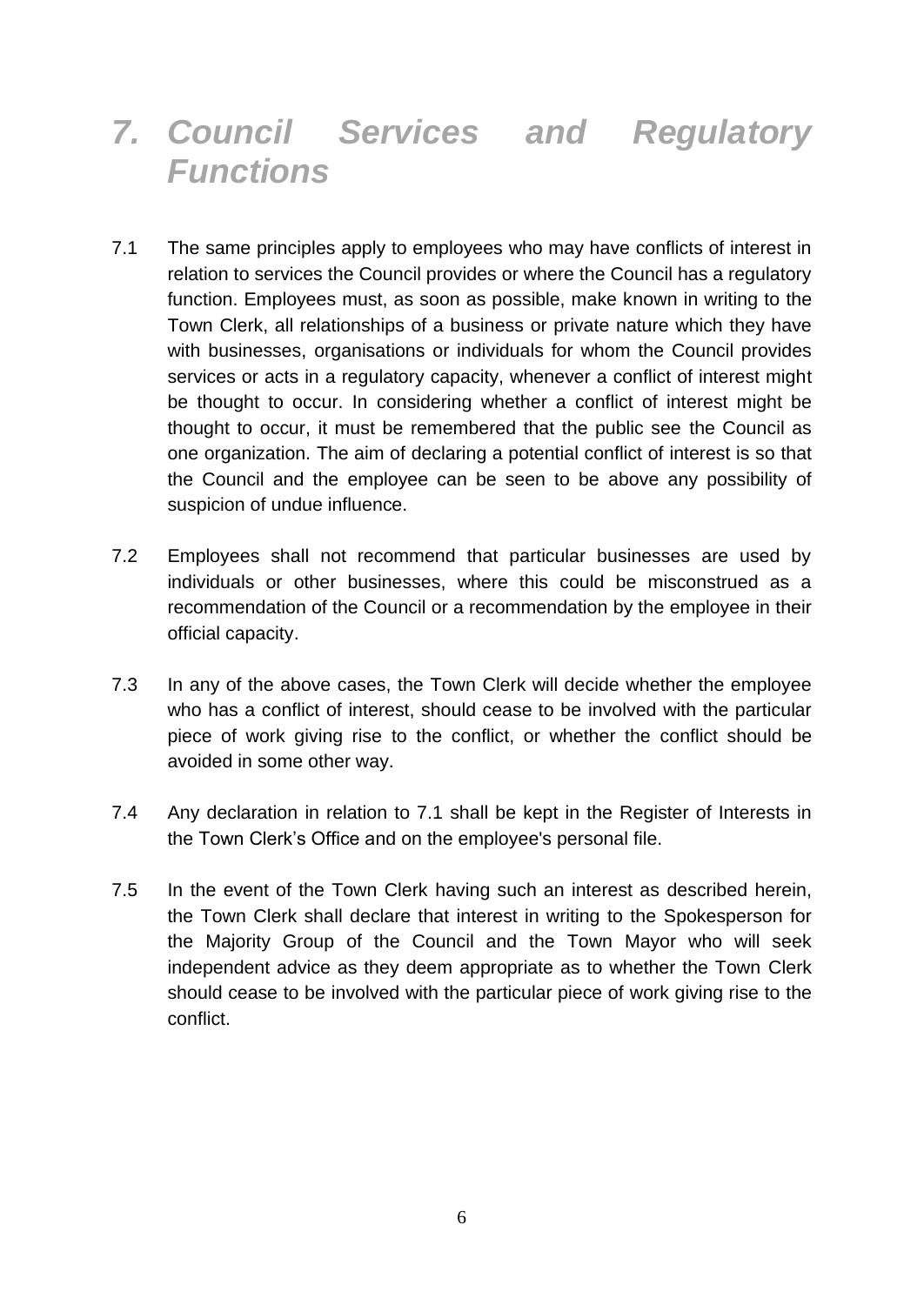#### **8. Whistle Blowing**

- 8.1 The Council's commitment to the highest standards of openness and accountability means that Officers have a duty to:
	- 8.1.1 Raise with the Town Clerk issues they have reason to think might involve fraud, corruption or any irregularities which they feel have been dealt with improperly.
	- 8.1.2 Provide them with any evidence or relevant information that they have in this respect.
- 8.2 The Council will take reasonable steps to protect the anonymity of the individual, unless the Council has no alternative but to rely upon any statements made by an individual.
- 8.3 The Town Clerk, however, may take appropriate action if frivolous, reckless or malicious allegations have been made.

### **9. Appointment and Other Employment Matters**

- 9.1 Employees shall not canvass any Member or Officer of the Council in respect of candidates seeking employment with the Council.
- 9.2 Employees who are involved in appointments must ensure that these are made on merit. There is a strong risk of litigation if an employee makes an appointment based on anything other than the ability of the applicant to undertake the duties of the post.
- 9.3 To avoid accusations of bias, employees must not be involved with appointments where they are related to any applicant or otherwise have a close personal relationship with them.
- 9.4 By the same token employees must not be involved in supervisory decisions relating to the discipline, promotion or remuneration (re-grading) of any employee to whom they are related or otherwise have a close personal relationship.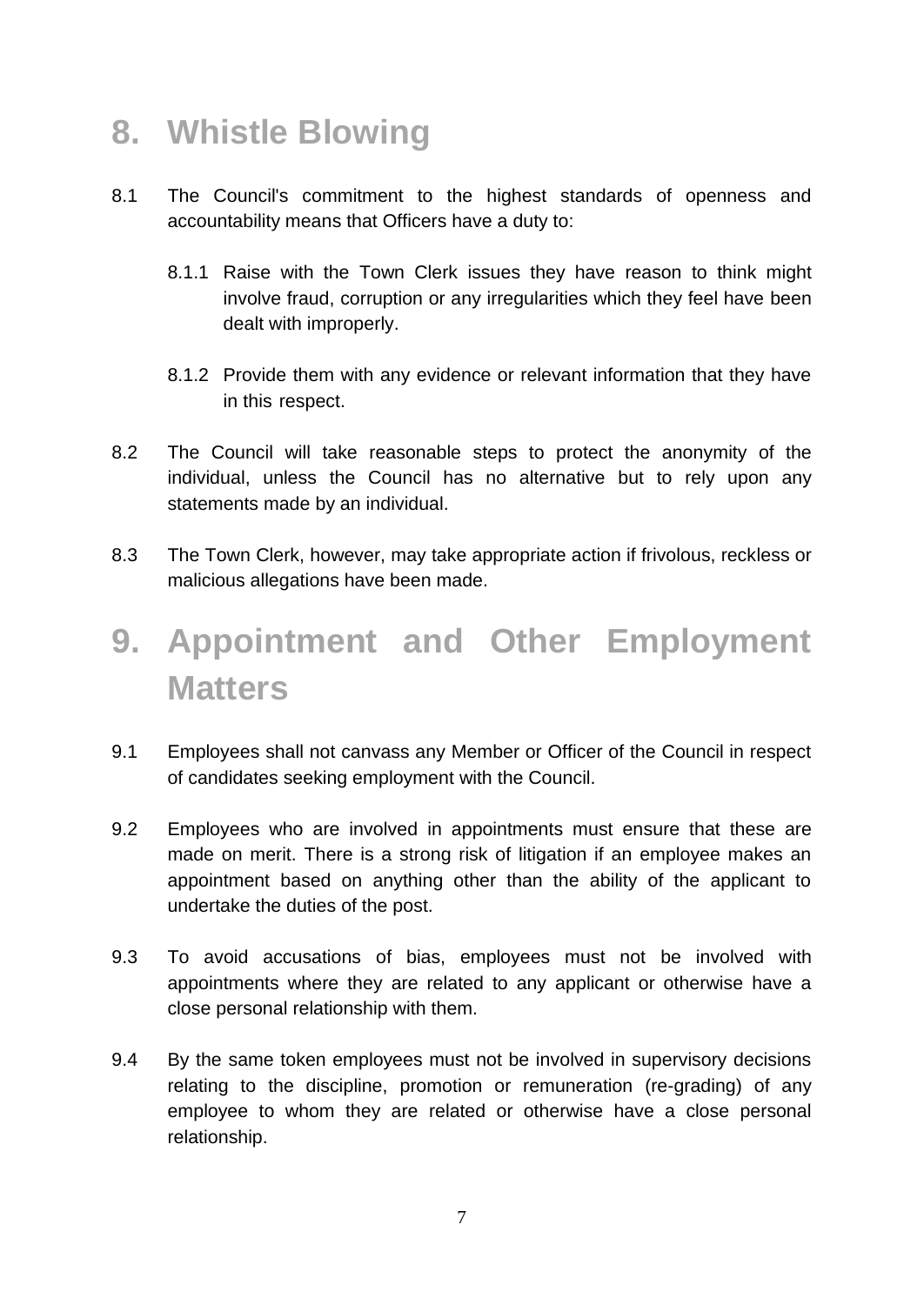## **10. Equality Issues**

10.1 Employees must ensure that all members of the community, customers and fellow employees are treated with fairness and equality.

### **11. Fairness in Tendering**

- 11.1 Employees involved in the tendering process must exercise and display fairness and impartiality when dealing with customers, suppliers, tenderers, contractors and subcontractors.
- 11.2 In the event that employees contemplate management buy-outs or otherwise consider tendering for Spennymoor Town Council work and otherwise are not restricted from tendering they must advise the Town Clerk accordingly as soon as they have formed a definite intent and withdraw immediately from any contract awarding process.
- 11.3 Employees must avoid any suggestion of impropriety when dealing with current or former employees, friends, personal or business partners, spouses or relatives in awarding contracts to a business run by them or employing them in a senior or otherwise relevant managerial capacity. Where possible, employees must remove themselves from the awarding role in such situations.
- 11.4 At all times employees dealing with Tenders and Contracts must ensure that they comply with the Council's Standing Orders and Financial Regulations.

### **12. Corruption and Bribery**

- 12.1 Employees in their official capacity must be aware that it is a serious criminal offence under the Prevention of Corruption and Bribery Acts for them corruptly to receive or give any gifts, loans, fees, rewards or any other advantage for doing or not doing anything or showing favour or disfavour to any person.
- 12.2 Where any substantiated allegation is made the onus is on the employees to demonstrate that any such rewards given or received have not been corruptly obtained.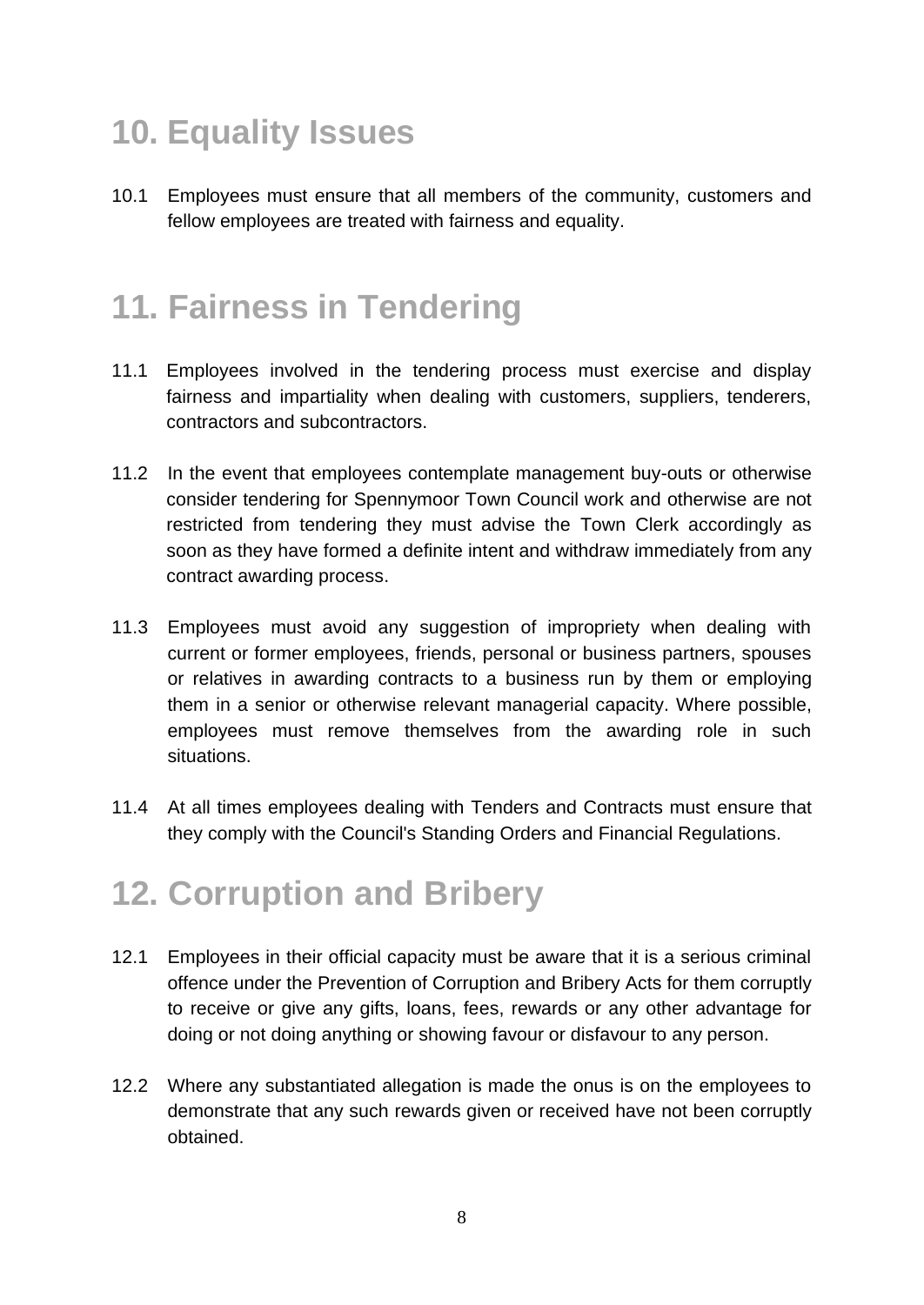12.3 If anyone makes an approach to an employee which seems (or might seem to a third party) to be aimed at obtaining some form of preferential treatment or in any suspicious circumstances in connection with a service provided by the Council, a regulatory function of the Council or a contract, then for their own protection the employees must report the matter directly to the Town Clerk.

#### **13. Use of Financial Resources**

13.1 Employees must ensure that they use public funds entrusted to them in a responsible and lawful manner. In all situations employees shall strive to ensure "value for money" to the local community and to avoid any action which by its nature, could lead to a legal challenge of Spennymoor Town Council.

### **14. Gifts and Hospitality**

- 14.1 Employees are expected to use the Council's money and resources with absolute honesty and be able to demonstrate that at all times. It is a criminal offence for employees to give, get or ask for any gift, reward or advantage for work done in his/her official capacity and it is up to the employee to show that any such reward was not improperly obtained.
- 14.2 Any offer, gift, favour or hospitality directed at individual employees should be treated with caution. This applies particularly when the organization or individual making the offer maybe doing or hoping to do business with Spennymoor Town Council (whether by receiving business from the Council, receiving Council services or being subject to a regulatory function of the Council).
- 14.3 All personal gifts from contractors, outside suppliers and similar persons or organisations who may in some way do business with the Council (as defined in Paragraph 14.2 above), shall be discouraged, refused or donated to the Mayor's Charity. The only exceptions to this are insignificant items of token value which may include such things as pens, diaries or token hospitality. There may be occasions when in the line of undertaking Council duties, it is appropriate to attend business lunches, dinners or events etc., however, in all cases the Town Clerks prior approval must be obtained. In all cases where the value of the gifts or hospitality exceeds £50 the Town Clerk's approval must be obtained and interest recorded in the Register of Interests held in the Town Clerk's Office.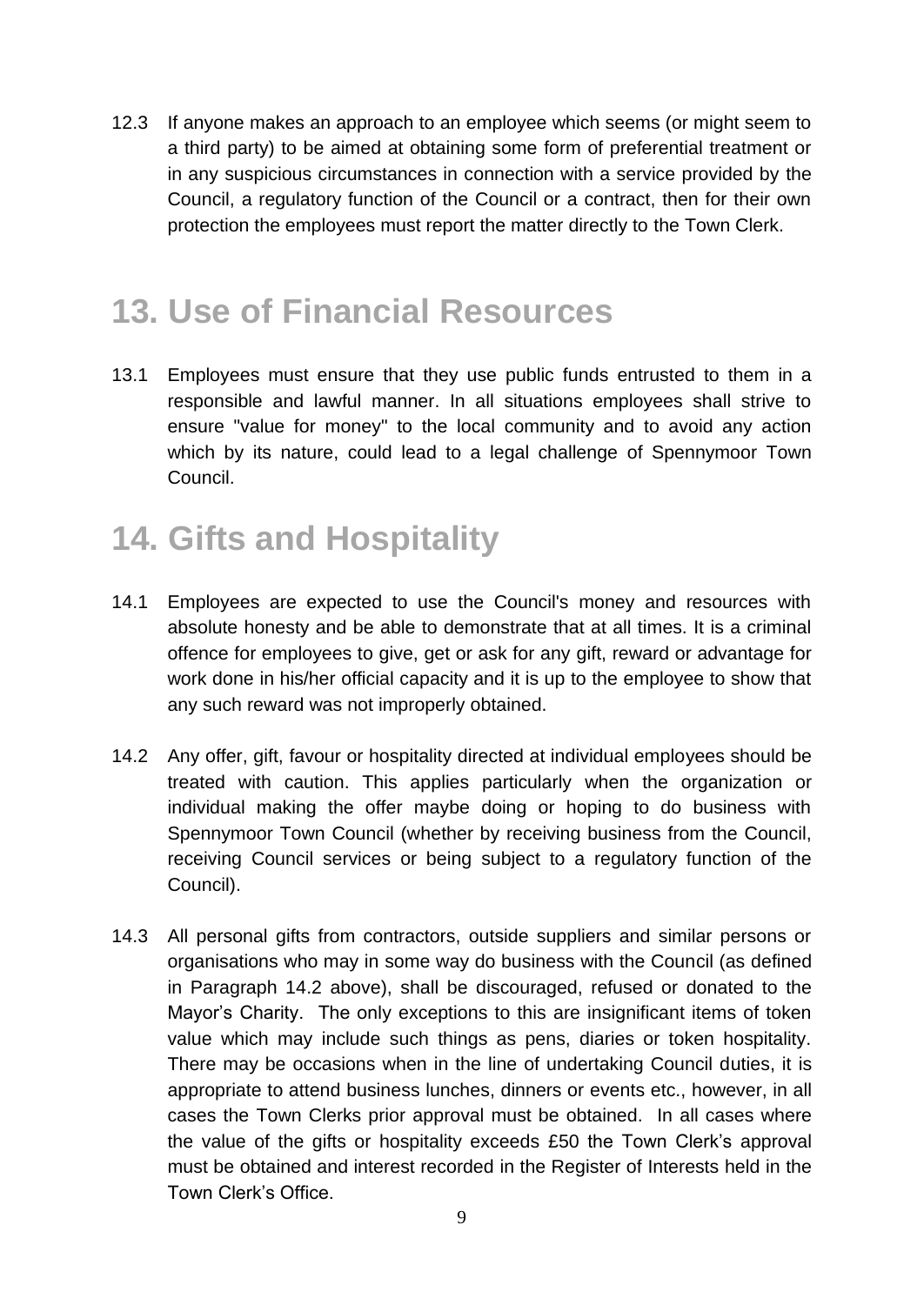- 14.4 No member of staff shall accept hospitality from suppliers, contractors or other parties with whom the Council has dealings other than business lunches, dinners or events in appropriate circumstances. Under no circumstances should staff accept any offer of hotel or overnight accommodation.
- 14.5 Firms offering inducement in return for orders (so called pressure selling) must be informed by the member of staff involved that such gifts will not be accepted unless they are part of a contract encouraged by the Council for the supply of goods and services which involved the making of such gifts which can be resold by the Council as part of the Council's normal service activities e.g. bar operations. All gifts offered should be reported by the staff to the Town Clerk

## **15. Sponsorship - Giving and Receiving**

- 15.1 Where an outside organisation seeks to sponsor a Spennymoor Town Council activity whether by invitation, tender, negotiation or voluntarily, the basic conventions concerning hospitality and gifts must apply. In this respect, particular care must be taken in dealings with contractors or potential contractors.
- 15.2 Where Spennymoor Town Council seeks to sponsor an event or service, special care must be taken to ensure that if any benefit accrues to employees, friends, personal or business associates, spouses or relatives, full disclosure is made to the Town Clerk. Similarly, if Spennymoor Town Council, through sponsorship, grant aid, financial or other means gives support in the community, employees must ensure that impartial advice is given and conflicts of interest avoided.

### **16. Confidentiality**

16.1 Employees shall not divulge to any person (other than another member of staff or member of the Council that requires information for the performance of his/her duties), any information which the member of staff has obtained by reason of his/her employment to the Council, except where that information is anyway in the public domain by virtue of the Local Government Act 2000 or similar legislation or the Access to Information Rules.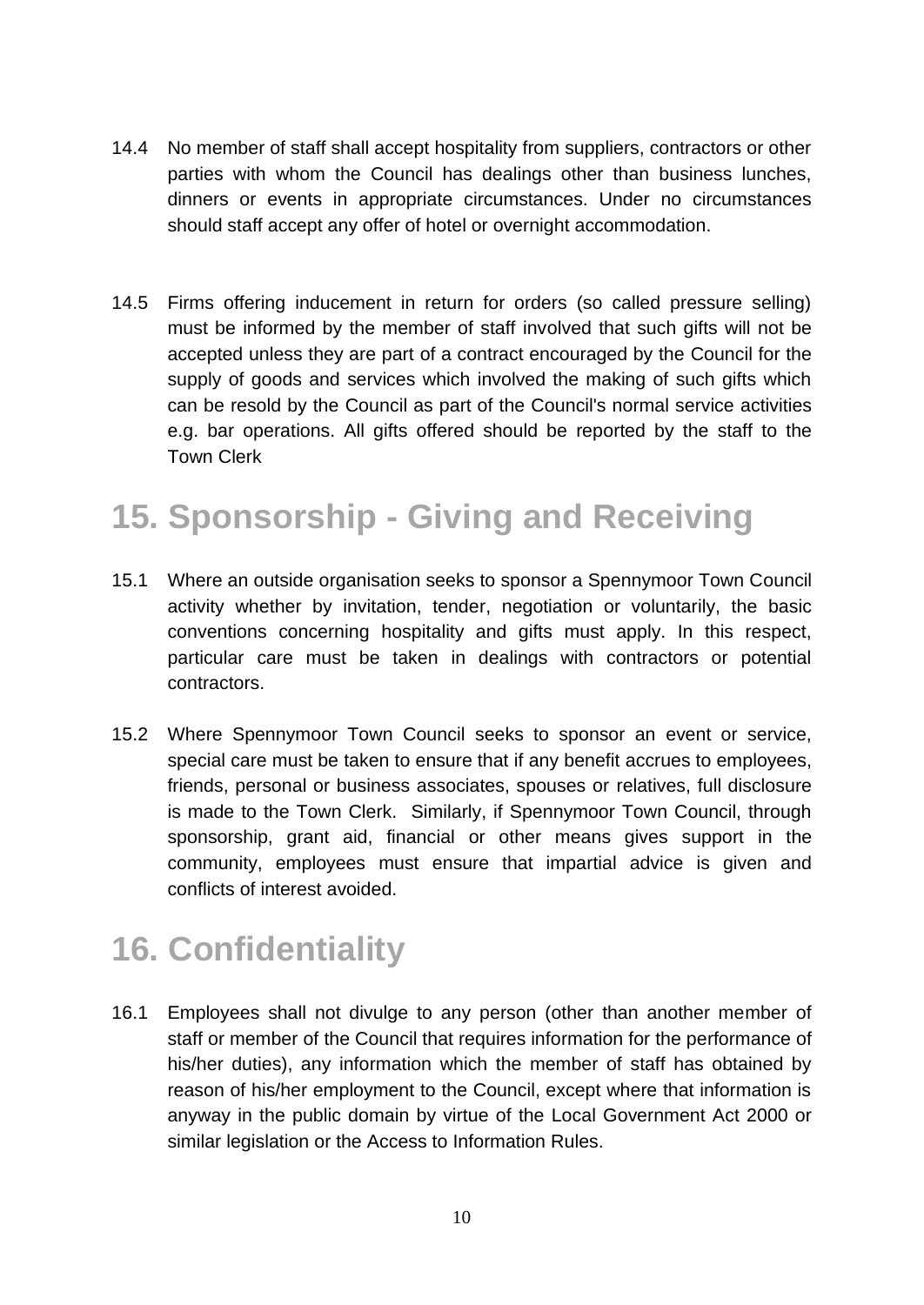- 16.2 In particular, no member of staff shall divulge personal information regarding any employee, person or contractor, having dealings with the Authority e.g. information relating to tenders or other such issues.
- 16.3 Whilst staff are encouraged to be open to the press, the press should only be given information which would normally be available publicly. All comments to the press in relation to Town Council business shall be channeled through the Town Clerk and/or the relevant Lead Member for the service area.

### **17. Private Work/Other Activities**

- 17.1 No employee should undertake private work if it overlaps or conflicts in any way with the duties and responsibilities of their post, if it causes a conflict of interest, or it makes use of material to which the employee has access by virtue of his or her position. In considering whether a conflict of interest might be seen to occur, it must be remembered that the public see the Council as one organisation, not as a set of separate sections and departments. The aim of declaring a potential conflict of interest is so that the Council and the employee can be seen to be above any possibility of suspicion of undue influence
- 17.2 Normally employees shall not work privately for a client for whom the Council has a service provision role or towards whom the Council is acting in a regulatory capacity
- 17.3 In addition all employees paid on spinal column point 33 or above are normally expected to devote their working time only to Spennymoor Town Council. However, in exceptional circumstances consent can be given for employees to engage in any other business by applying to the Town Clerk.

#### **18. Approval Procedure for Private Work/Other Activities**

- 18.1 Employees considering or about to start an activity (trade, profession or vocation) in an area allied to Council services must note the requirements of their conditions of employment.
- 18.2 Employees can be given consent to engage in any other activity (for example private work or a position of responsibility outside official duties) only by applying to the Town Clerk.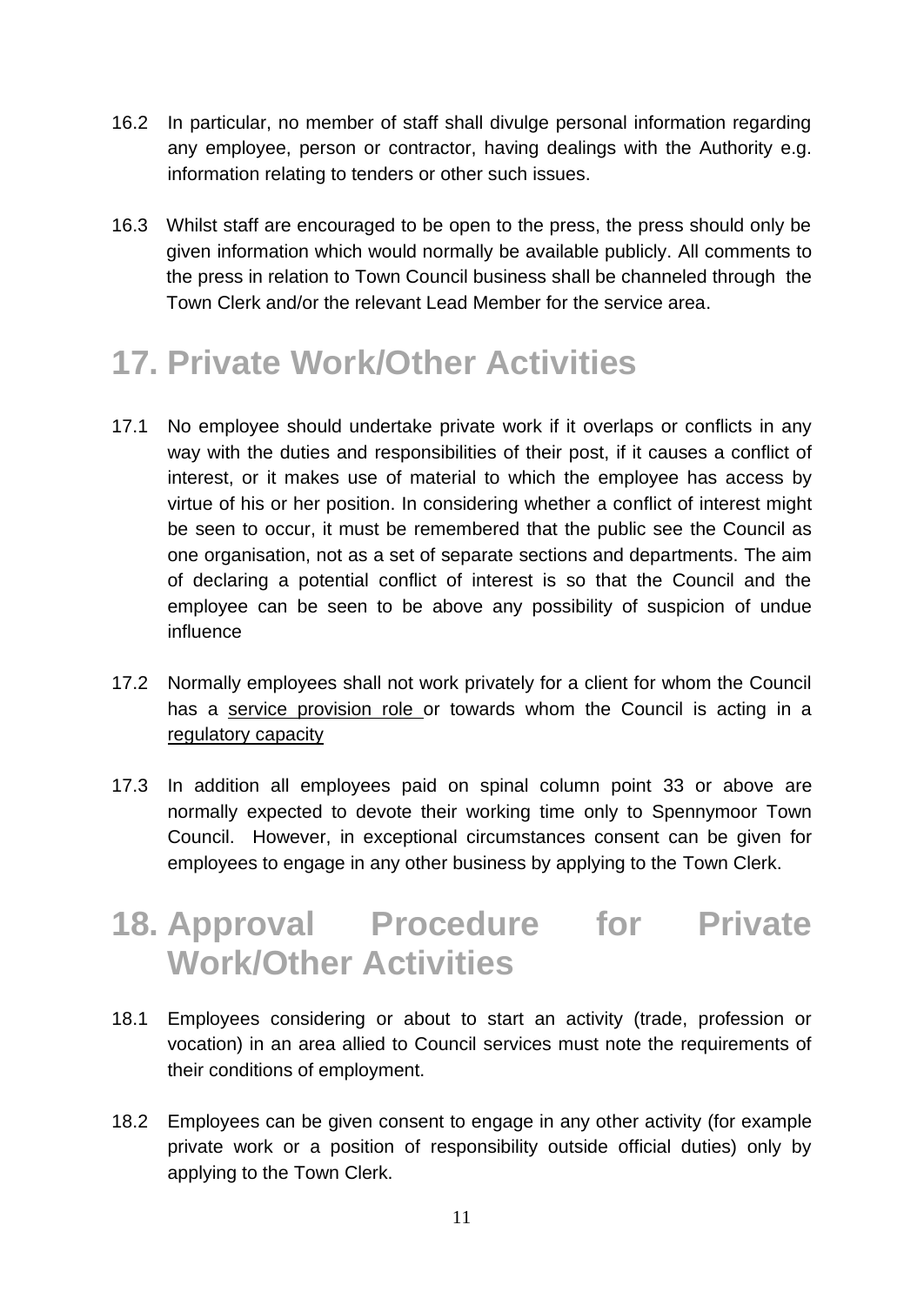- 18.3 In the first instance employees must write formally to the Town Clerk outlining the proposed activity clearly stating what involvement he/she anticipates having.
- 18.4 The Town Clerk then needs to be satisfied that in giving his/her consent to the activity that this will neither interfere with the employee's performance of his/her duties nor lead to any suspicion of improper influence on the Council's services. In this respect the comments and assurances of Line Managers will be sought.
- 18.5 The Town Clerk will then notify the employee in writing of the decision.
- 18.6 The employee must also understand that private work or outside activity must not be undertaken during Council time, nor using the Council's equipment or materials.
- 18.7 For the avoidance of doubt the Town Clerk is expressly prohibited from paid employment for anyone other than Spennymoor Town Council.

## **19. Close Relatives, Friends or Partners of Employees**

19.1 Any employee whose partner, close relative or friend is considering becoming engaged in any business which might provide services to the Council, use services of the Council or for whom the Council might act in a regulatory capacity must follow the instructions set out in paragraphs 18.1 to 18.7 above. This is to minimise the risk of suspicion that some influence may be exerted.

#### **20. Tenders and Contracts**

- 20.1 No employee shall use his/her position and knowledge in the Council to gain access to information which puts himself/herself or anyone else in a better position than any other contractor to undertake external work. Any evidence that such a situation exists will be investigated as a disciplinary matter and could lead to the invitation to tender being withdrawn.
- 20.3 Responsibility on the issue of employees "advising" external tenderers, who may be partners, relatives or friends, rests with the individual employee. If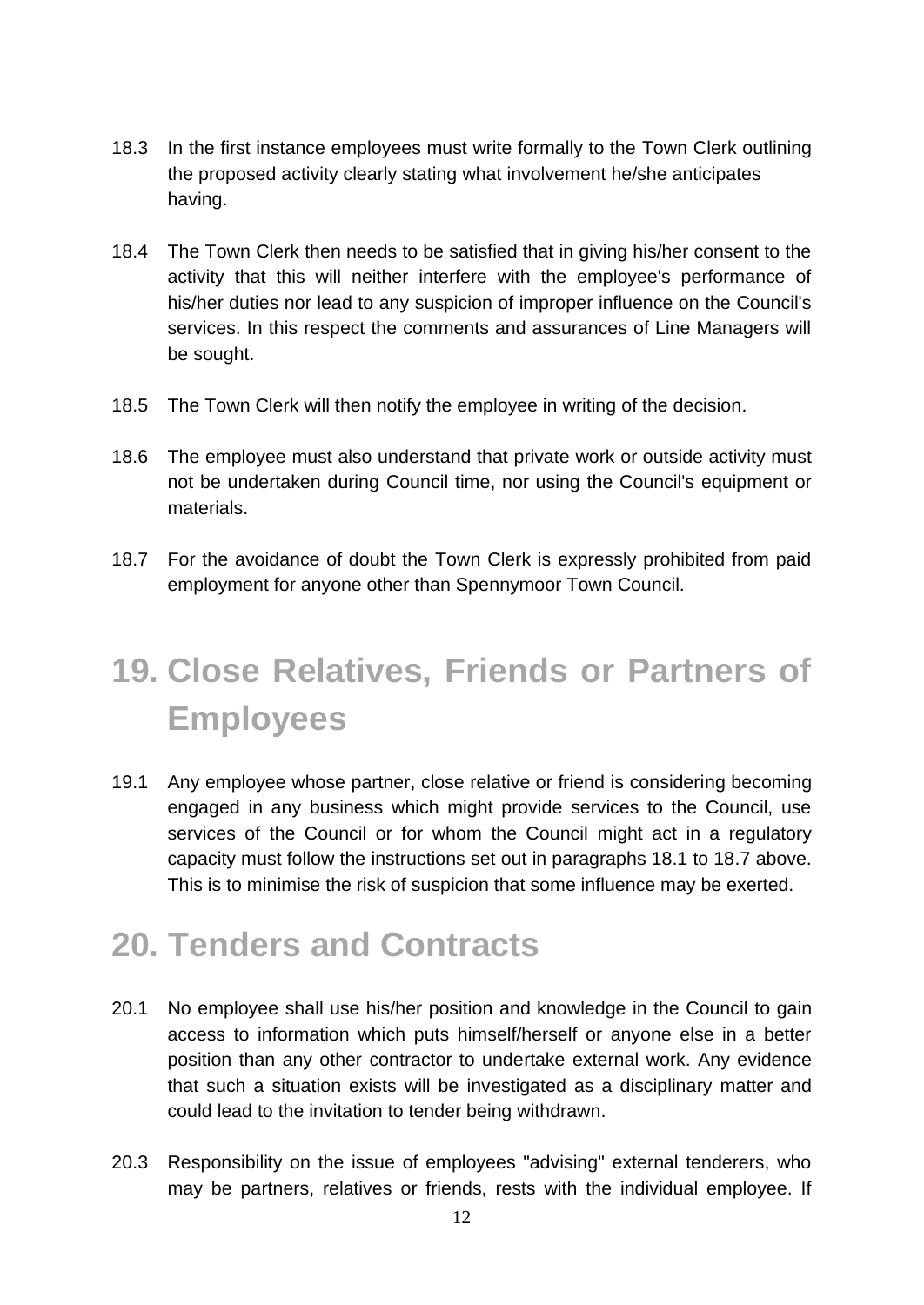he/she considers there may be a conflict of interest, he/she must immediately withdraw from any such discussion and seek guidance on the situation from the Town Clerk.

### **21. Register of Interests/Updating**

21.1 The Register of Officer's Interests will be reviewed annually by the Town Clerk

## **22. Conclusion**

22.1 As emphasised earlier in this code although the guidelines are set down and apply to all employees of Spennymoor Town Council and relevance may be greater for those employees involved, for example, in the management and policy making process of the Authority, nonetheless, a copy of this code will be made available to every employee, who will be asked to sign for it, whatever their position and they will be expected to comply with it.

#### *Footnotes:*

### **Statutory Contractual Base**

Local Government Act 1972, Section 117 Prevention of Corruption Acts Bribery Acts National Scheme Conditions of Service for APT and C Services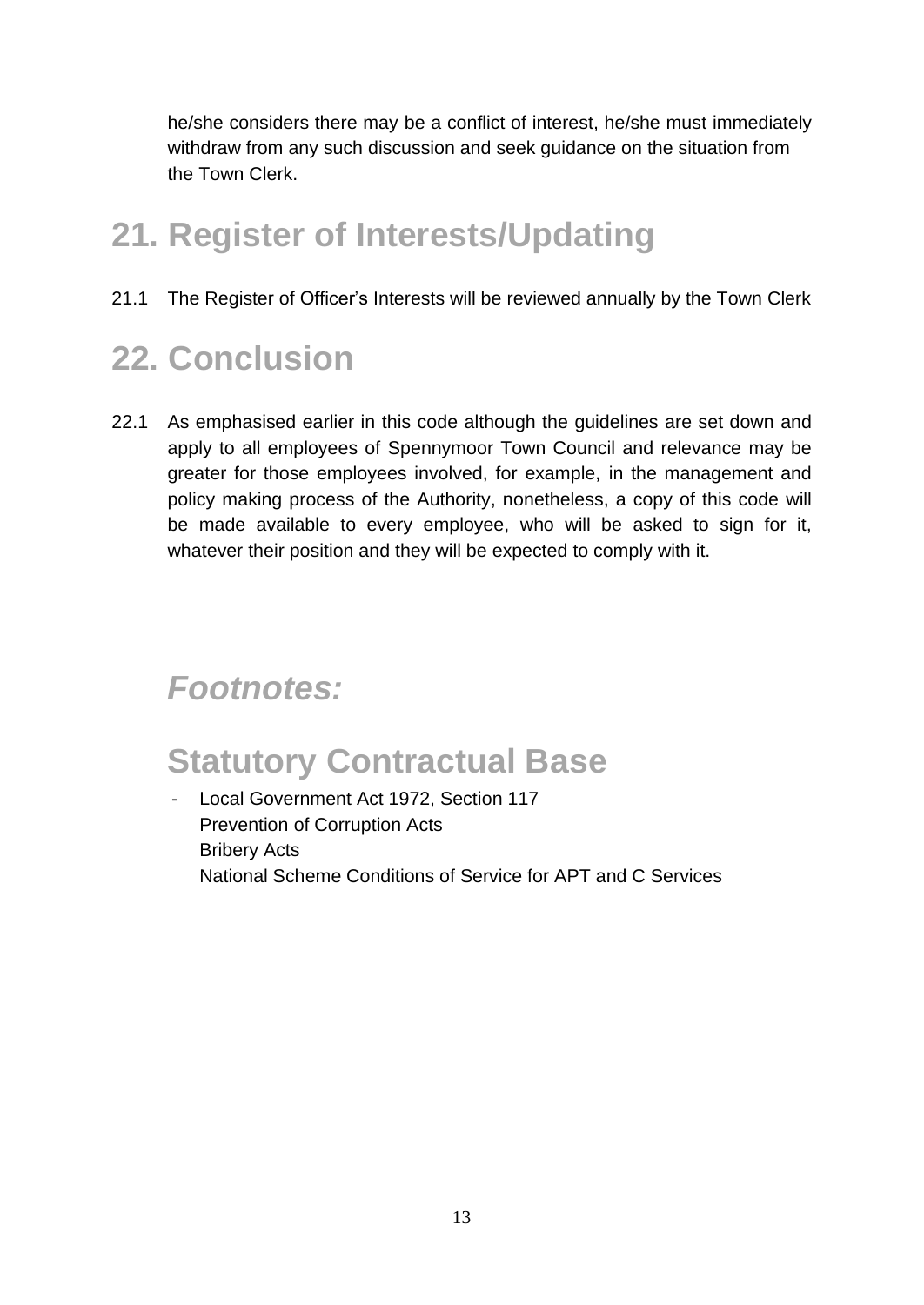## **Action Checklist**

#### **Always**

- 1. Make sure you consult your Line Manager and inform the Town Clerk in writing using the form STC3, if you are engaged in, or are about to be engaged in, private work or outside activity.
- 2. Make sure you do not risk any conflict of interest between your private employment/business interests (or those of your partner, family or friends) and your duties of employment with the Council.
- 3. Make sure you have read and understood the Council's procedures and guidance.

#### **Never**

- 1**.** Abuse your official position to obtain gifts, monetary reward or other favours from people who are receiving a service from Spennymoor Town Council or obtain preferential rates for private deals.
- 2. Abuse your official position to show favouritism in awarding contract.
- 3. Allow private or personal contacts to influence or appear to influence your work with the Council or other work the Council undertakes.
- 4. Allow a breach of confidence in connection with information on a commercial/confidential nature.

#### **NOTE**

- 1. Ultimately the responsibility rests with each employee to advise of any potential or existing conflict of interest that may arise.
- 2. Failure to comply with any part of these procedures and associated documents may result in disciplinary action being taken.